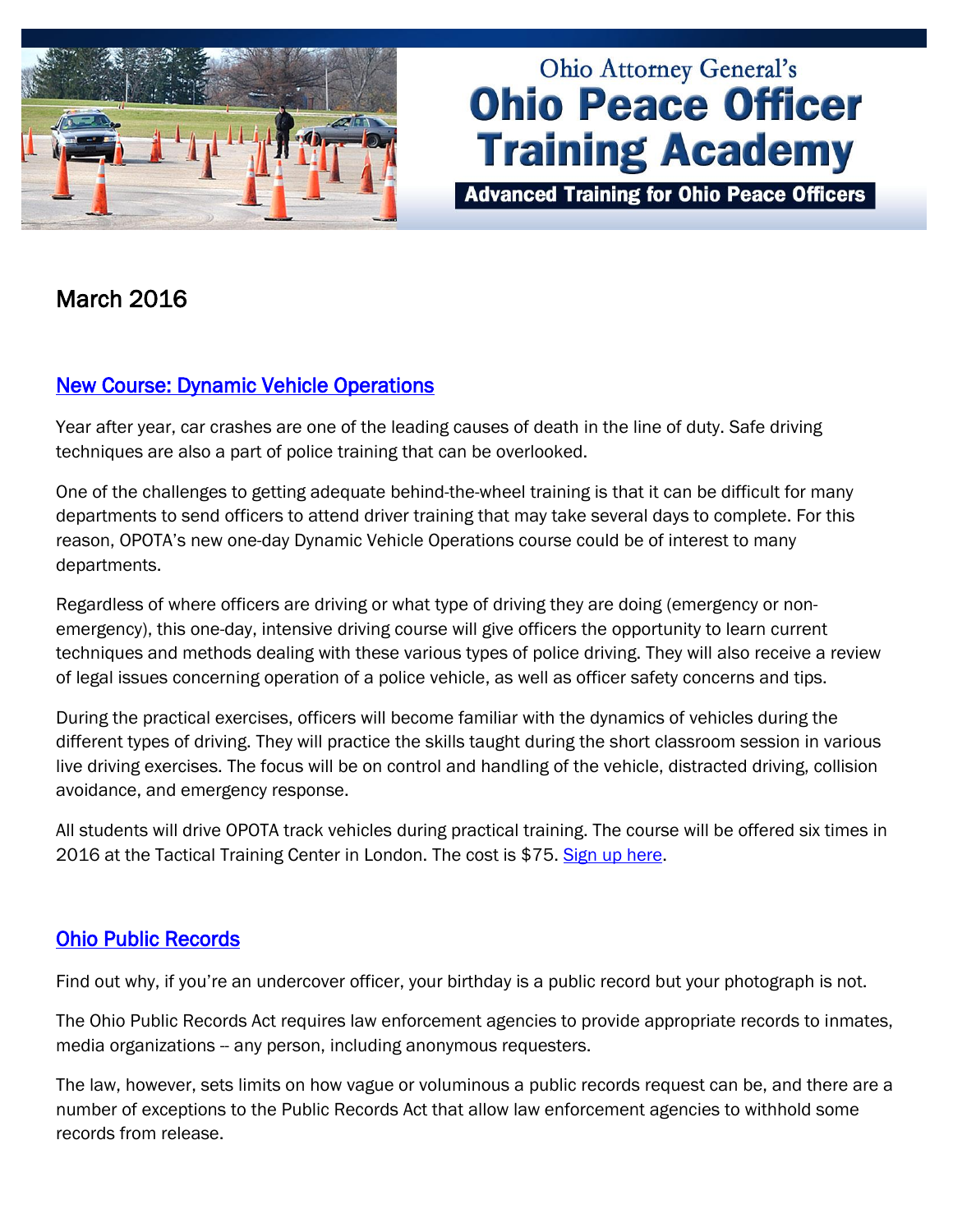This course reviews what documents in your office are or are not "records," how the records retention laws apply, the proper steps to take in responding to a public records request, and how to find and apply exceptions to requested records.

If you've never heard of the "security and infrastructure" exemption, or you've always wondered when or how the confidential law enforcement investigatory records exemption applies to cruiser and body-worn camera video, this is the in-depth course you want for the tools to respond to public records requests properly.

The course includes a copy of the current Ohio Sunshine Laws Manual, and discusses commonly requested records, such as officer personnel and discipline files, initial incident reports, 9-1-1 tapes, and investigation files.

This free course will be offered four times this year in London and Richfield. [Click here](http://www.ohioattorneygeneral.gov/Law-Enforcement/Ohio-Peace-Officer-Training-Academy/Course-Catalog/Course-Categories/Legal-Courses#OPOTA6) for more information and to sign up.

## [Testifying in Court Boot Camp](http://www.ohioattorneygeneral.gov/Law-Enforcement/Ohio-Peace-Officer-Training-Academy/Course-Catalog/Course-Categories/Legal-Courses#OPOTA447)

Do you feel anxious or nervous about testifying in court? Build your confidence and skills in this class.

Topics covered include courtroom strategies, testimony vs. report writing, court preparation, professional conduct and evidentiary concerns. This intense, two-day class will require you to testify in mock courtroom settings, be cross examined by trial attorneys, and do out-of-class assignments. Class size will be limited to 12 students.

Note: There will be a pre-course assignment. A report generated by you will be the basis for examination. The course instructor will contact students before the course.

This course, which is restricted to Ohio peace officers only, will be offered in Richfield and London five times in 2016. [Visit](http://www.ohioattorneygeneral.gov/Law-Enforcement/Ohio-Peace-Officer-Training-Academy/Course-Catalog/Course-Categories/Legal-Courses#OPOTA447) the OPOTA course catalog for more information.

### More from the OPOTA Course Catalog

#### **Blue Courage**

Blue Courage is a transformational two-day leadership development workshop designed for all levels of the organization. This revolutionary educational process is a holistic approach to developing our people. It will touch hearts, awaken minds, and ignite spirits through dynamic presentations and learning processes. If your interest is self-improvement, increased engagement, stress-management, developing resilience, igniting culture change, combating cynicism, while improving overall health and well-being, then Blue Courage is waiting for you to answer the call!

March 14-15, 2016 | 8 a.m. - 5 p.m. OPOTA Richfield 4055 Highlander Parkway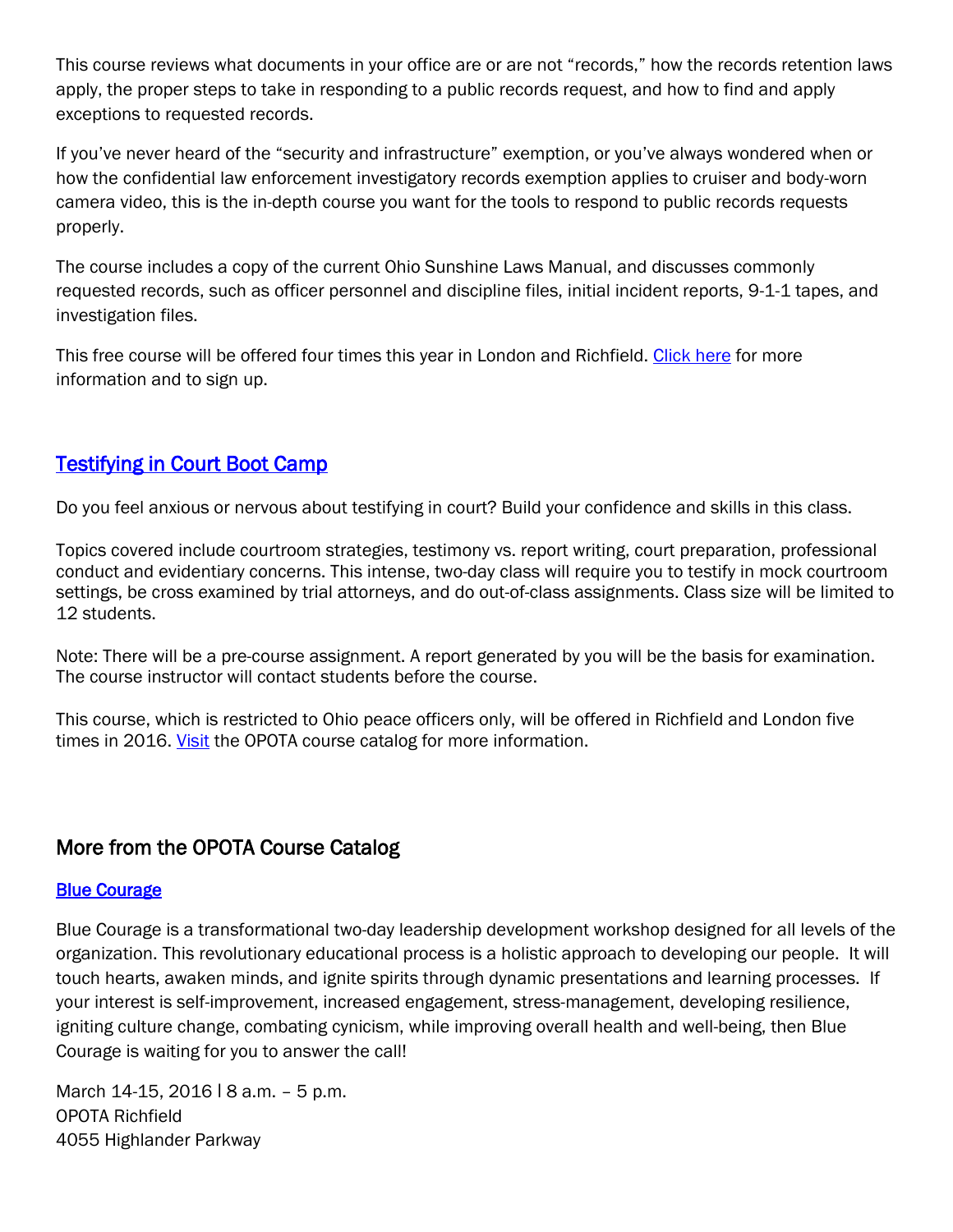Richfield, OH Cost: \$175

March 17-18, 2016 | 8 a.m. - 5 p.m. OPOTA Main Campus 1650 St. Rt. 56 SW London, OH Cost: \$205

April 4-5, 2016 | 8 a.m. – 5 p.m. OPOTA Richfield 4055 Highlander Parkway Richfield, OH Cost: \$175

April 7-8, 2016 | 8 a.m. - 5 p.m. OPOTA Main Campus 1650 St Rt 56 SW London, OH Cost: \$205

#### Peace Officer Basic Training Legal Instructor

This course prepares instructors to teach topics in the legal unit in Peace Officer Basic Training. Topics include: teaching techniques, platform teaching skills, facilitative learning, case briefing, Ohio Revised Code, laws of arrest, search and seizure, civil liability, and testifying in court.

You will brief and present court cases and teach a course of instruction using a prepared commission basic training lesson plan from the legal unit. Students are encouraged to bring laptop computers. You should plan on work outside of the classroom in the evenings to prepare for class presentations.

March 21-25, 2016 | 8 a.m. - 5 p.m. OPOTA Richfield 4055 Highlander Parkway Richfield, OH Cost: \$250

#### [Optics for Law Enforcement](http://www.ohioattorneygeneral.gov/Law-Enforcement/Ohio-Peace-Officer-Training-Academy/Course-Catalog/Course-Categories/Firearms-Courses#OPOTA473)

There are many optical devices in today's market that are available to law enforcement officers who carry patrol rifles. This free, four-hour class will introduce students to electronic sights, magnified rifle scopes, and binoculars. You will learn the physical principles upon which these optical devices operate.

Several optical devices, manufactured by several different companies, will be available for you to inspect, evaluate, and determine which are suitable to your needs.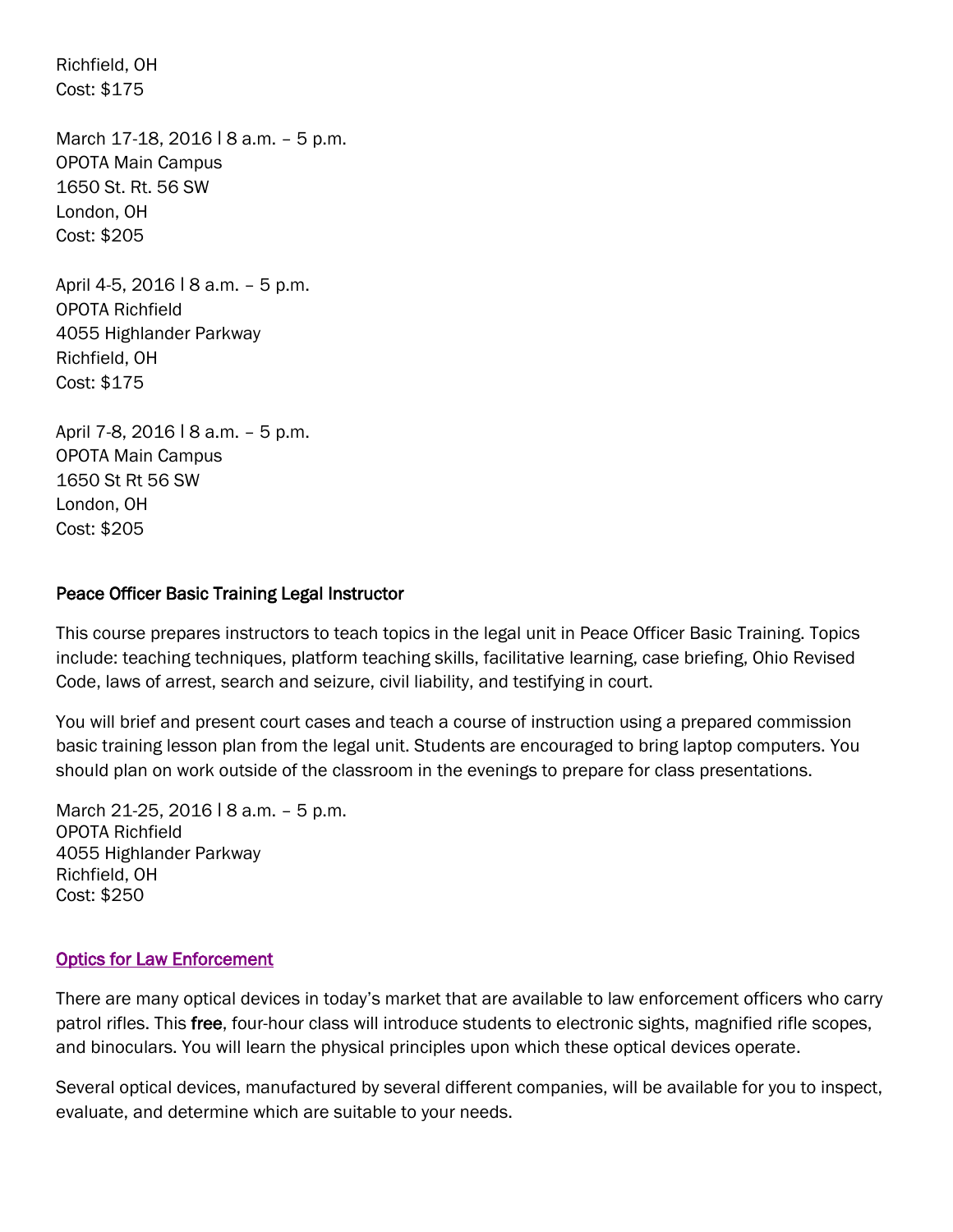Having direct access to these optics and learning their practical applications will be of immediate benefit to your daily duties.

April 6, 2016 | 9 a.m. - 1 p.m. OPOTA Main Campus 1650 St. Rt. 56 SW London, OH Cost: Free

September 26, 2016 | 9 a.m. - 1 p.m. OPOTA Main Campus 1650 St. Rt. 56 SW London, OH Cost: Free

#### [Understanding the Impact of PTSD on Combat Veterans](http://www.ohioattorneygeneral.gov/Law-Enforcement/Ohio-Peace-Officer-Training-Academy/Course-Catalog/Course-Categories/Human-Relations-Courses#OPOTA876)

This four hour seminar is designed to provide all attendees with an understanding of the veteran's wartime experience, the devastating impact of the exposure to multiple traumatic events, the complications of homecoming to an environment that promotes isolation and abandonment, and triggers that both elicit and aggravate potentially volatile and high risk situations. More than 2.6 million Americans are veterans of the wars in Iraq and Afghanistan. Many have been deployed to the wartime theater of operations multiple times, complicating their ability to return to civilian life and to overcome the obstacles of making this transition repeatedly.

This program will enable participants to develop an understanding of the OIF/OEF challenges and experiences, develop an awareness of risk factors associated with making the transition to civilian life, provide basic knowledge of the impact of Post-Traumatic Stress Disorder and traumatic brain injuries on veterans in order to identify and de-escalate crises among this population in their encounters with law enforcement. The course will also offer comprehensive information to direct veterans to desperately needed medical attention and mental health services.

April 7, 2016 | 8 a.m. - Noon OPOTA Richfield 4055 Highlander Parkway Richfield, OH Cost: Free

May 4, 2016 | 8 a.m. - Noon OPOTA Main Campus 1650 St. Rt. 56 SW London, OH Cost: Free

#### [Subject Control: Use of Neck Restraints](http://www.ohioattorneygeneral.gov/Law-Enforcement/Ohio-Peace-Officer-Training-Academy/Course-Catalog/Course-Categories/Subject-Control-Courses#OPOTA841)

Today's law enforcement officers are confronted by an increasing number of violent individuals, many of whom are under the influence of drugs or some agitated psychosis.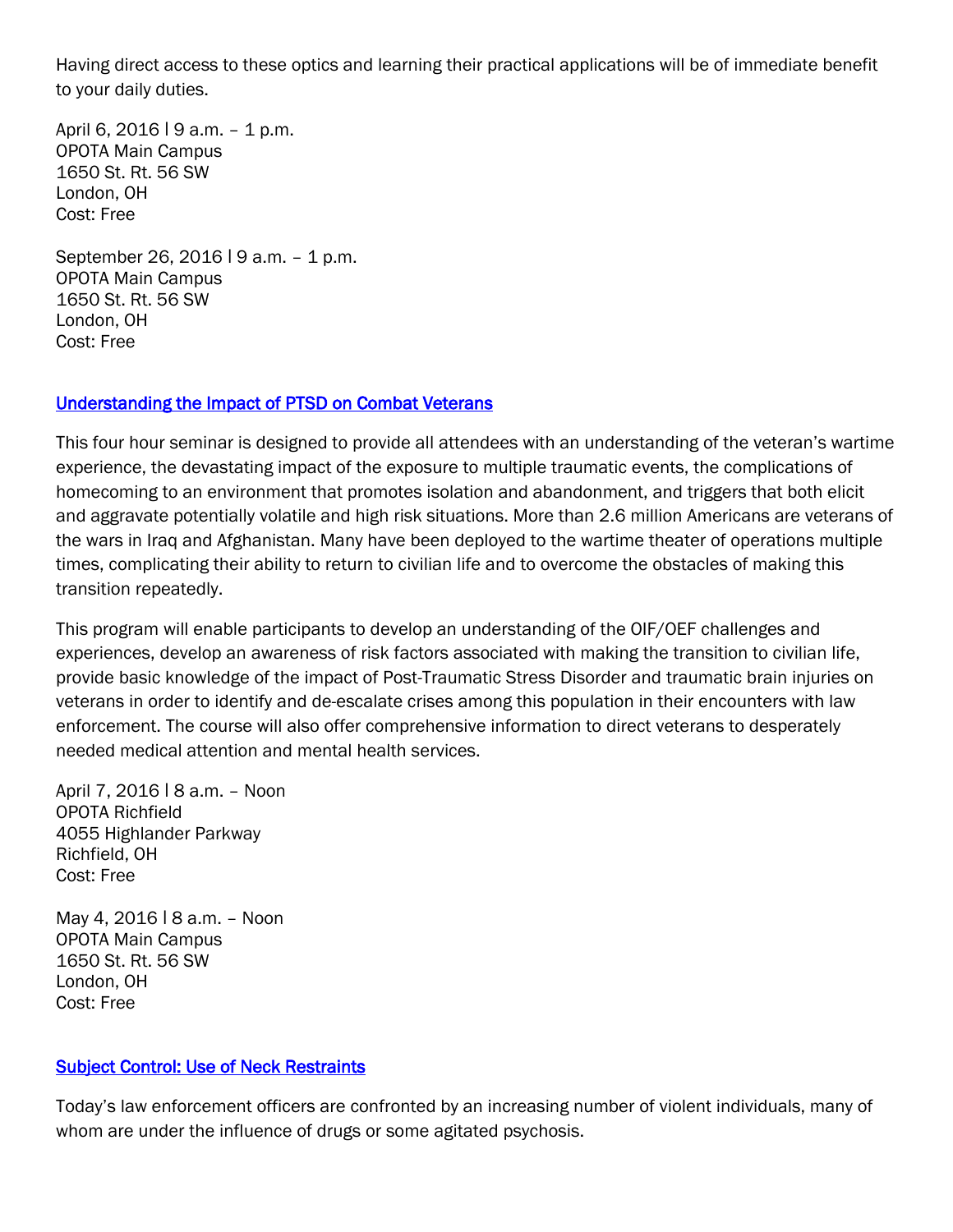Neck restraints, although a controversial topic in today's society, remain a viable option for use of law enforcement officers under the right circumstances. Experts agree that they are a valuable tool used by officers, if done properly and used reasonably.

Supported by modern research, this course offers to train and update officers, trainers, and administrators on how to incorporate proper use of neck restraints into their training.

Some topics to be covered in this course:

- Two categories of neck restraints
- Risk factors
- Proper application
- Recognizing submission
- Excited delirium
- Priority of care

This is a physically active course, so you must be in good physical health to attend.

It is not required that any student have a neck restraint applied to them as part of this course.

April 12, 2016 ǀ 8 a.m. – 5 p.m. OPOTA Main Campus 1650 St. Rt. 56 SW London, OH Cost: \$65

#### [Ohio Gang Investigator Specialist Training](http://www.ohioattorneygeneral.gov/Law-Enforcement/Ohio-Peace-Officer-Training-Academy/Course-Catalog/Course-Categories/Investigations-Courses/Ohio-Gang-Investigator-Specialist-Training)

Most gang activity is found in urban settings, both large and small. But gangs can exist in the suburbs and rural communities. That's why the OPOTA Ohio Gang Investigator Specialist Training course could be of interest to departments of many sizes throughout the state.

But no matter where they may be located, challenges to investigating gangs include knowledge of, and training in, accessible databases, awareness of the state's criminal statutes that can be used to fight gun violence and gang activities, and understanding the use of particular, sophisticated long-term investigation techniques. Participants will be exposed to all these during the free, two-day gang investigator course this coming January.

You will also learn about the use of search warrants, arrests, and Terry stops as they relate to gangs.

The class agenda includes insight into the benefits and capabilities of electronic surveillance, as in the use of cameras and tracking devices. Information gleaned from telephone and text transactional, or subscriber and billing, records and other communications can be vital.

Case studies detailing intelligence gathering to investigation through prosecution will be studied.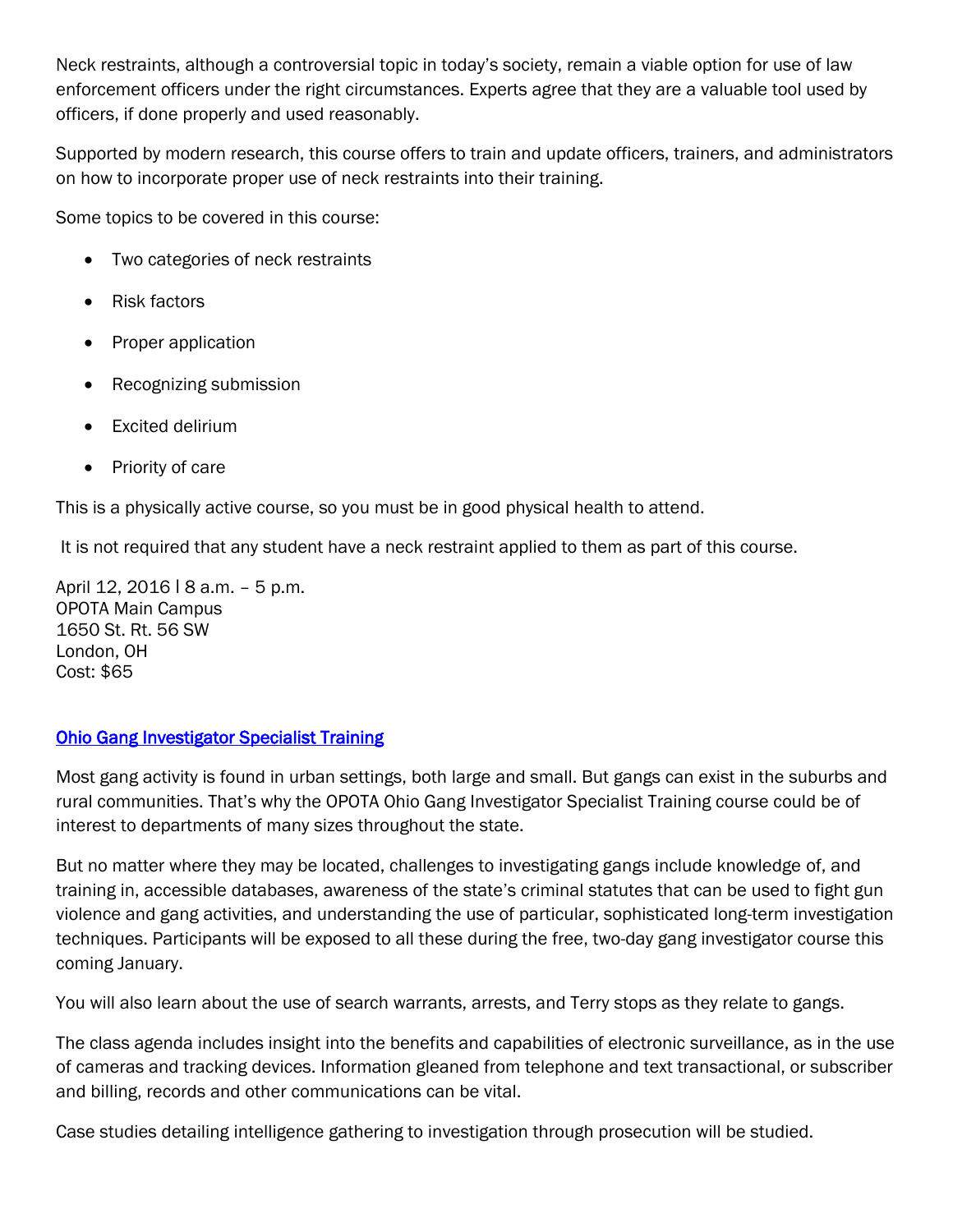Just as gangs can be operating in communities of various sizes, the course instructors bring with them experience ranging from local, to state, to federal jurisdictions. They include investigators, intelligence analysts, and prosecutors, including members of the Cleveland Police Department Homicide and Gang Units.

April 18-22, 2016 | 8 a.m. - 5 p.m. OPOTA Main Campus 1650 St. Rt. 56 SW London, OH Cost: \$300

April 25-29, 2016 | 8 a.m. - 5 p.m. OPOTA Richfield 4055 Highlander Parkway Richfield, OH Cost: \$300

#### [IED/Bomb Week](http://www.ohioattorneygeneral.gov/Law-Enforcement/Ohio-Peace-Officer-Training-Academy/Course-Catalog/Course-Categories/Homeland-Security-Courses#OPOTA880)

The threat of IED/bomb attacks is a global problem. In recent years their impacts were most severely felt in countries like Iraq, Afghanistan, Syria and Nigeria. However, we have seen that threat spread across to countries in Europe, Asia and to the United States.

A reason that IED/bombs are so prevalent is that they are inexpensive and many are relatively easy to make. They can be made from many different types of materials, such as everyday objects or commercial or military explosives.

Another reason IED/bombs are prevalent is their effectiveness. A small device can cause mass casualties, inflict a great deal of physical damage, and create panic and disruption.

There are countermeasures and regulations being adopted to prevent attacks and the flow of IED/bomb making materials. Yet the development of IED/bombs often evolves faster than the solutions.

IED/Bomb Week is an attempt to train all first responders in many aspects of IED/bombs. The class runs for a week (April 18 – April 22), but is broken into three sections.

Monday (April 18) & Tuesday (April 19) – The first section was developed for first responders. Students will learn how to identify IED/bombs, how to respond, how to identify secondary devices, and how to respond to a possible bombing incident in conjunction with an active shooter.

Wednesday (April 20) – The second section was developed for command staff. Students will learn about IED/bomb recognition, how to respond, equipment acquisition, large scale incident coordination, and how to implement IED/bomb incidents into policy.

Thursday (April 21) & Friday (April 22) – The third section was developed for evidence technicians and investigators. Students will learn about IED/bomb recognition, identifying components, equipment acquisition, securing evidence, explosive analysis (pre and post blast), and joint investigations.